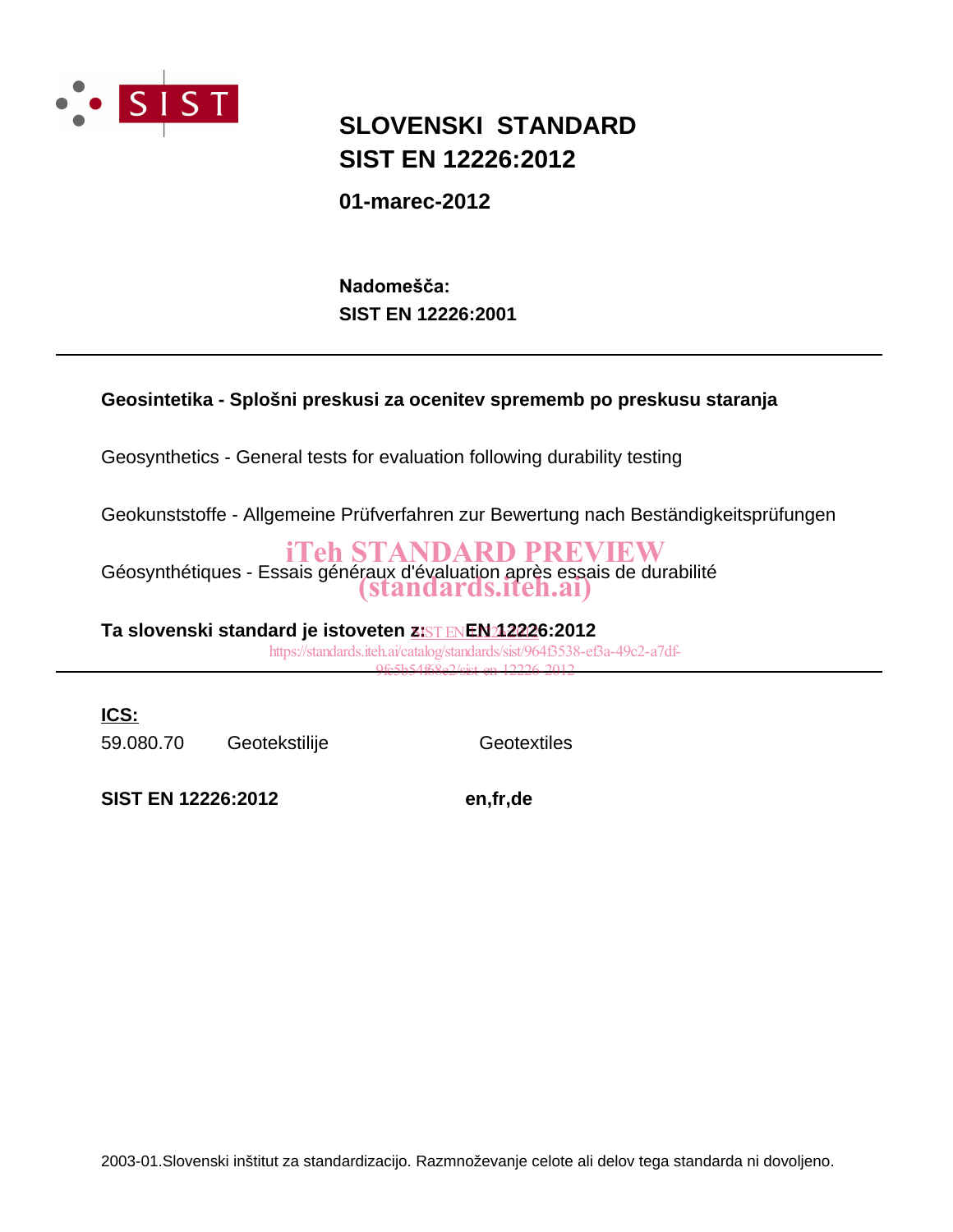

# iTeh STANDARD PREVIEW (standards.iteh.ai)

SIST EN 12226:2012 https://standards.iteh.ai/catalog/standards/sist/964f3538-ef3a-49c2-a7df-9fc5b54f68e2/sist-en-12226-2012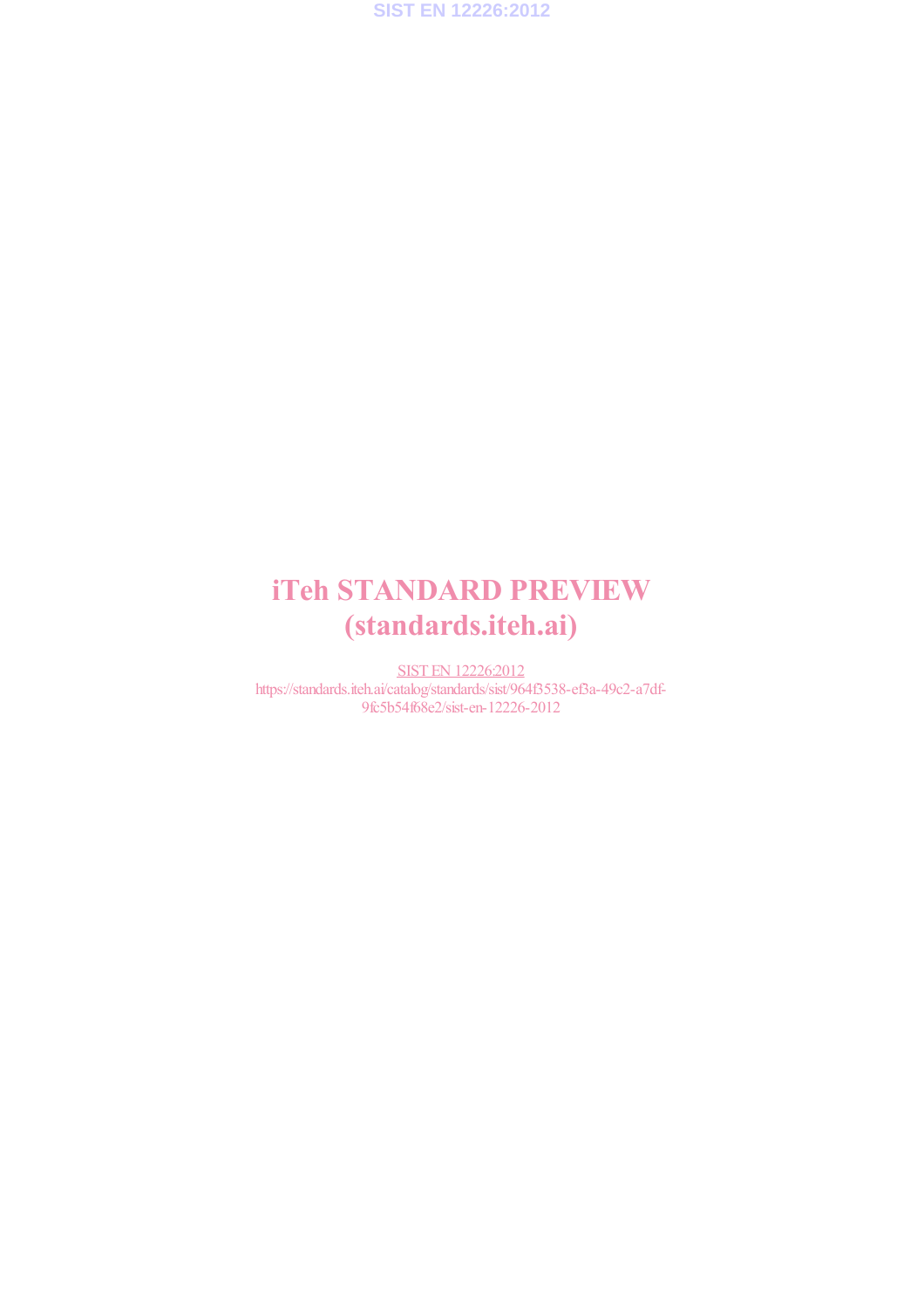#### **SIST EN 12226:2012**

# EUROPEAN STANDARD NORME EUROPÉENNE EUROPÄISCHE NORM

## **EN 12226**

January 2012

ICS 59.080.70 Supersedes EN 12226:2000

English Version

## Geosynthetics - General tests for evaluation following durability testing

Géosynthétiques - Essais généraux d'évaluation après essais de durabilité

 Geokunststoffe - Allgemeine Prüfverfahren zur Bewertung nach Beständigkeitsprüfungen

This European Standard was approved by CEN on 26 November 2011.

CEN members are bound to comply with the CEN/CENELEC Internal Regulations which stipulate the conditions for giving this European Standard the status of a national standard without any alteration. Up-to-date lists and bibliographical references concerning such national standards may be obtained on application to the CEN-CENELEC Management Centre or to any CEN member.

This European Standard exists in three official versions (English, French, German). A version in any other language made by translation under the responsibility of a CEN member into its own language and notified to the CEN-CENELEC Management Centre has the same status as the official versions. iTeh STANDARD PREVIEW

CEN members are the national standards bodies of Austria, Belgium, Bulgaria, Croatia, Cyprus, Czech Republic, Denmark, Estonia, CEN members are the national standards bodies of Austria, Belgium, Bulgaria, Croatia, Cyprus, Czech Republic, Denmark, Estonia,<br>Finland, France, Germany, Greece, Hungary, Iceland, Ireland, Italy, Latvia, Lithuania, Luxembo Portugal, Romania, Slovakia, Slovenia, Spain, Sweden, Switzerland, Turkey and United Kingdom.

> SIST EN 12226:2012 https://standards.iteh.ai/catalog/standards/sist/964f3538-ef3a-49c2-a7df-9fc5b54f68e2/sist-en-12226-2012



EUROPEAN COMMITTEE FOR STANDARDIZATION COMITÉ EUROPÉEN DE NORMALISATION EUROPÄISCHES KOMITEE FÜR NORMUNG

**Management Centre: Avenue Marnix 17, B-1000 Brussels** 

Ref. No. EN 12226:2012: E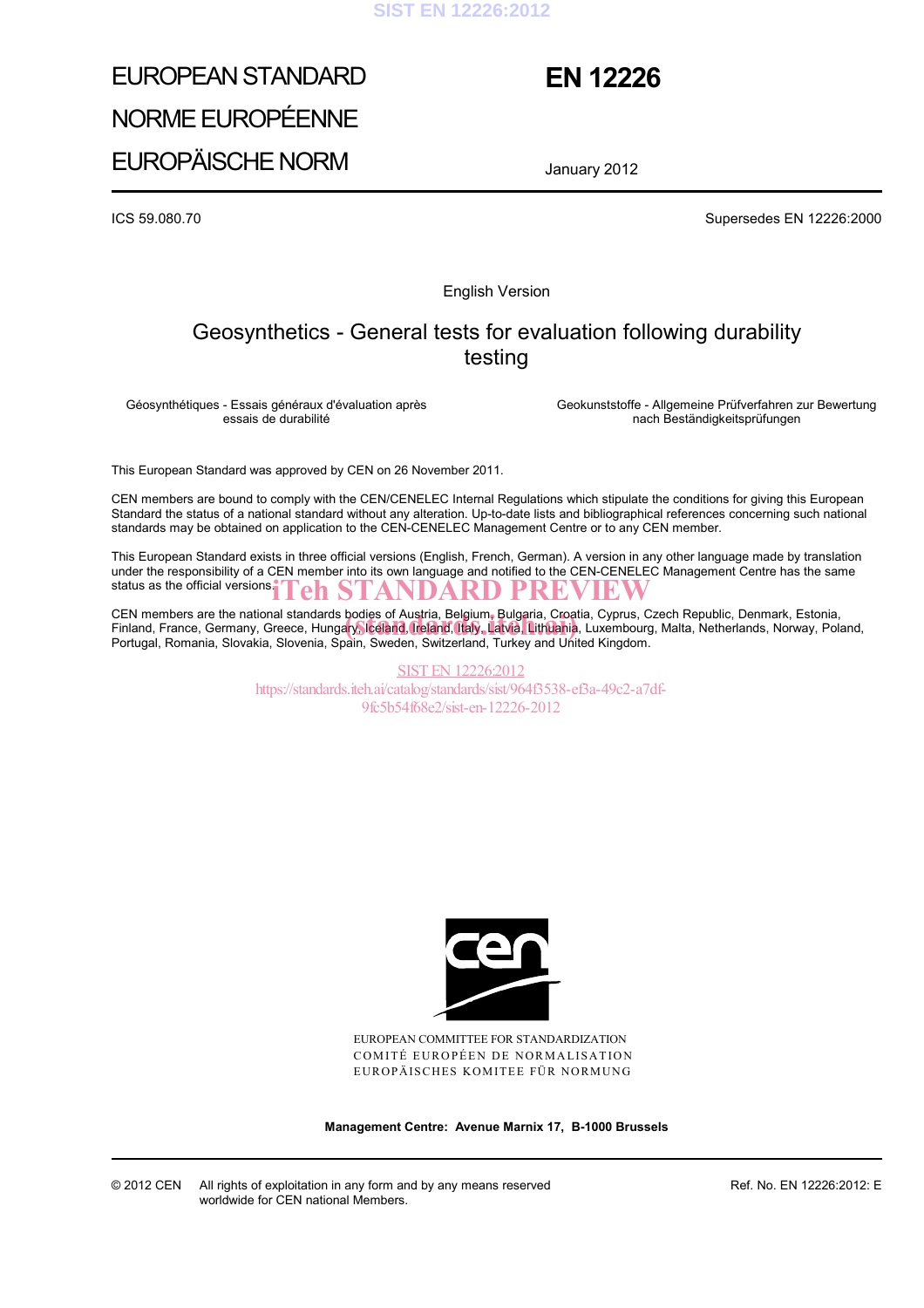### **SIST EN 12226:2012**

## EN 12226:2012 (E)

## **Contents**

| 1                                     |  |  |  |  |
|---------------------------------------|--|--|--|--|
| $\mathbf{2}$                          |  |  |  |  |
| 3                                     |  |  |  |  |
| $\overline{\mathbf{4}}$<br>4.1<br>4.2 |  |  |  |  |
| 4.3<br>5<br>5.1                       |  |  |  |  |
| 5.2<br>5.3<br>5.4                     |  |  |  |  |
| 6<br>6.1<br>6.2                       |  |  |  |  |
| 6.3<br>$\overline{7}$                 |  |  |  |  |

SIST EN 12226:2012<br>https://standards.iteh.ai/catalog/standards/sist/964f3538-ef3a-49c2-a7df-9fc5b54f68e2/sist-en-12226-2012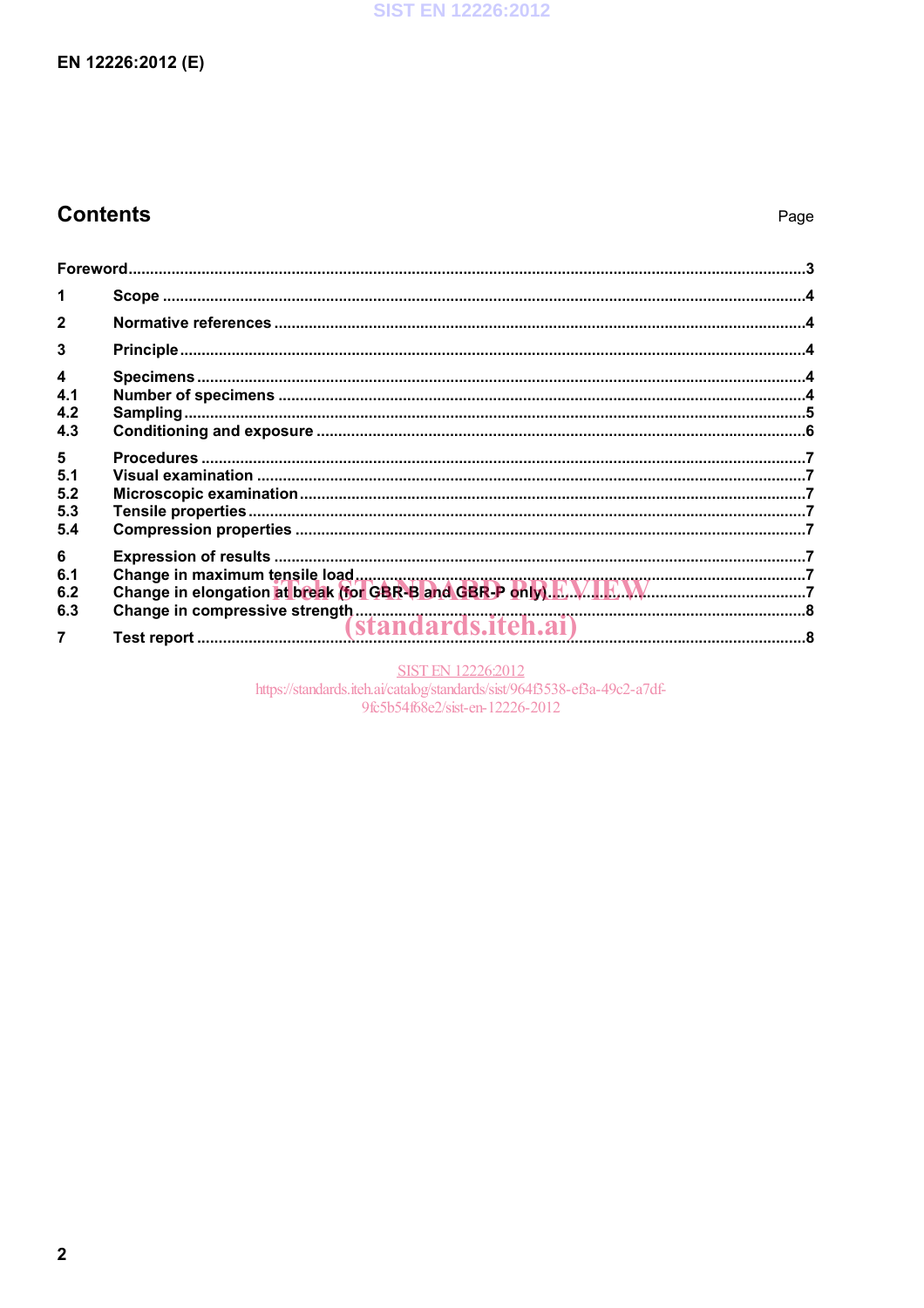## **Foreword**

This document (EN 12226:2012) has been prepared by Technical Committee CEN/TC 189 "Geosynthetics", the secretariat of which is held by NBN.

This European Standard shall be given the status of a national standard, either by publication of an identical text or by endorsement, at the latest by July 2012, and conflicting national standards shall be withdrawn at the latest by July 2012.

Attention is drawn to the possibility that some of the elements of this document may be the subject of patent rights. CEN [and/or CENELEC] shall not be held responsible for identifying any or all such patent rights.

This document supersedes EN 12226:2000.

The main changes compared to the previous edition are:

- a) the title and scope of the standard was extended from geotextiles and geotextile-related products to geosynthetics;
- b) normative references revised;
- c) new Table 1 "Sampling of specimens for tensile testing of geosynthetics after exposure" added;
- d) new subclause 5.4 "Compression properties" added;
- 
- e) new subclause 6.3 "Change in compressive strength" added.  $3-ef3a-49c2-a7df$

According to the CEN/CENELEC Internal Regulations, the national standards organizations of the following countries are bound to implement this European Standard: Austria, Belgium, Bulgaria, Croatia, Cyprus, Czech Republic, Denmark, Estonia, Finland, France, Germany, Greece, Hungary, Iceland, Ireland, Italy, Latvia, Lithuania, Luxembourg, Malta, Netherlands, Norway, Poland, Portugal, Romania, Slovakia, Slovenia, Spain, Sweden, Switzerland, Turkey and the United Kingdom.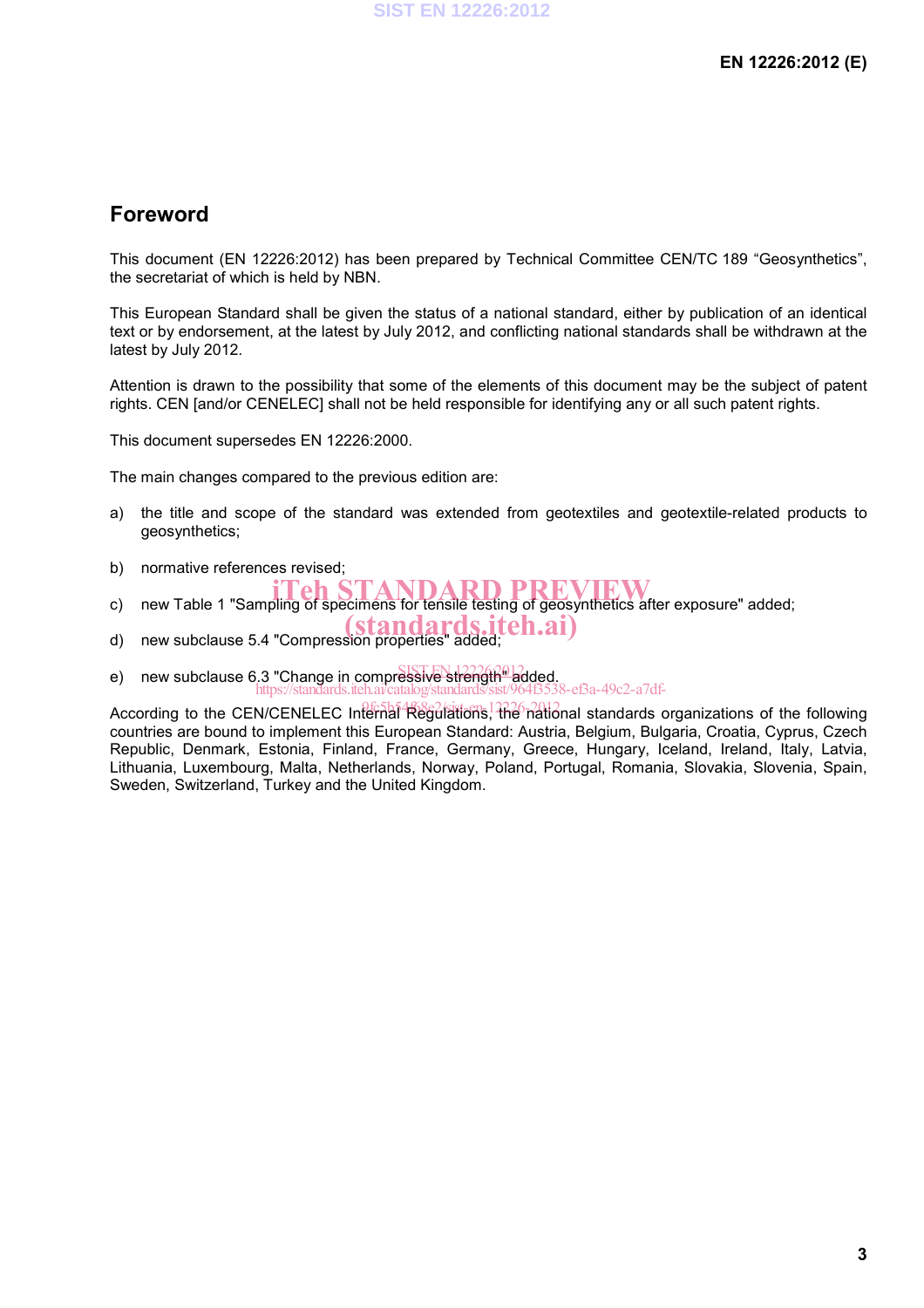### **1 Scope**

This European Standard specifies test methods for determining the change in specific properties of aged geosynthetics.

## **2 Normative references**

The following referenced documents are indispensable for the application of this document. For dated references, only the edition cited applies. For undated references, the latest edition of the referenced document (including any amendments) applies.

EN 12311-1, *Flexible sheets for waterproofing ― Part 1: Bitumen sheets for roof waterproofing ― Determination of tensile properties*

EN 29073-3, *Textiles ― Test methods for nonwovens ― Part 3: Determination of tensile strength and elongation* 

EN ISO 527-3, *Plastics ― Determination of tensile properties ― Part 3: Test conditions for films and sheets (ISO 527-3)*

EN ISO 527-4, *Plastics ― Determination of tensile properties ― Part 4: Test conditions for isotropic and orthotropic fibre-reinforced plastic composites (ISO 527-4)* 

**EN ISO 9862,** *Geosynthetics* — *Sampling and preparation of test specimens (ISO 9862)* 

EN ISO 10318, *Geosynthetics ― Terms and definitions (ISO 10318)* (standards.iteh.ai)

EN ISO 10319, *Geosynthetics ― Wide-width tensile test (ISO 10319)* SIST EN 12226:2012 https://standards.iteh.ai/catalog/standards/sist/964f3538-ef3a-49c2-a7df-

EN ISO 13934-1, *Textiles ― Tensile properties of fabrics ― Part 1: Determination of maximum force and*  9fc5b54f68e2/sist-en-12226-2012*elongation at maximum force using the strip method (ISO 13934-1)* 

EN ISO 25619-2, *Geosynthetics ― Determination of compression behaviour ― Part 2: Determination of shortterm compression behaviour (ISO 25619-2)*

ISO/TS 13434, *Geosynthetics ― Guidelines for the assessment of durability* 

## **3 Principle**

The test specimens are exposed to a durability test for geosynthetics. The exposure is followed by visual and, if required, microscopic inspection and by determination of changes in tensile or compressive properties, as appropriate.

NOTE For further information on relevant durability tests see ISO/TS 13434.

## **4 Specimens**

#### **4.1 Number of specimens**

For each durability test the number of test and control specimens shall be a minimum of five, in both the machine and the cross-direction, unless the nature of the geosynthetic makes this inappropriate.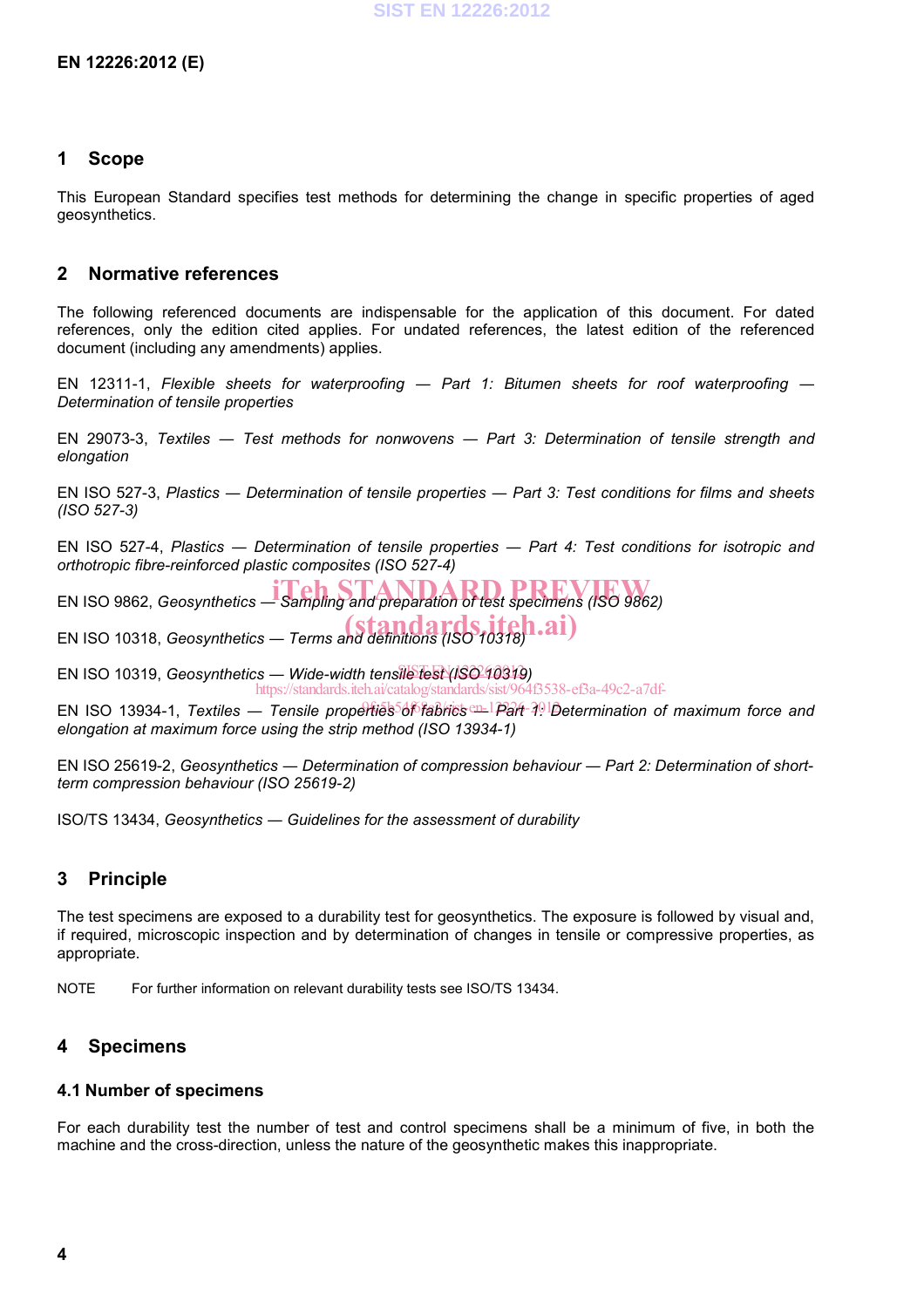### **4.2 Sampling**

Prepare specimens in accordance with EN ISO 9862. An overview of test methods, specimen sizes and test conditions per product type is given in Table 1.

For woven and knitted geotextiles (GTX-W and GTX-K), cut pairs of test and control specimens at least 60 mm wide and 300 mm long containing the same yarns or strips in the direction of test, i.e. adjacent along the shorter dimension. Count the number of these yarns or strips within 50 mm in the machine direction and in the cross machine direction. Record the numbers as  $n_1$  and  $n_2$  respectively.

For woven geotextiles remove threads in approximately equal numbers from each of the long edges of the cut strip until the width of the exposed and control specimens contains a number of threads identical to the corresponding numbers  $n_1$  and  $n_2$ . For machine and cross machine direction record separately the tensile strengths of the control specimens as  $F_{ci}$  and of the exposed as  $F_{ei}$ . If required, record the strains at maximum load as  $\mathcal{E}_{ci}$  and  $\mathcal{E}_{ei}$  respectively, "i" indicating the number of specimen.

For nonwoven geotextiles (GTX-N), cut pairs of test and control specimens at least 50 mm wide and 300 mm long adjacent along the larger dimension.

For geogrids (GGR), cut specimens containing one or more complete ribs in width with a minimum of one junction – and preferably three junctions – in length. There shall be one junction at the centre of the specimen. GGR shall be tested according to EN ISO 10319, modified as necessary for one rib or more in width.

For geostrips (GST), cut specimens in full width and at least 300 mm long.

For geonets (GNT), geomats (GMA) and geospacers (GSP) cut pairs of test and control specimens at least 50 mm wide and at least 300 mm long adjacent along the larger dimension.<br>
Standard Standards.

For geocomposites (GCO) consisting of more than one geosynthetic product, the components shall be individually tested for durability. If this is not reasible, a technical justification for an alternative testing approach shall be presented and reported talog/standards/sist/964f3538-ef3a-49c2-a7df-9fc5b54f68e2/sist-en-12226-2012

For certain products, e.g. geospacers (GSP), tensile tests are not always applicable. For those products compression tests according to EN ISO 25619-2 shall be performed. A compression test specimen shall contain at least three load bearing elements in machine direction and in cross-machine direction. If this is not feasible, a technical justification for an alternative testing approach shall be presented and reported.

For geosynthetic barriers (GBR), components will only be separately tested if so specified in the relevant application standards.

Polymeric and bituminous geosynthetic barriers (GBR-P and GBR-B) shall be sampled as test plates in accordance with the relevant exposure test methods. Clay geosynthetic barriers (GBR-C) shall be sampled as geocomposite products.

NOTE 1 GCD (drainage geocomposite) can consist of GTX and GNT or GMA or GSP.

NOTE 2 GCR (reinforcement geocomposite) can consist of GTX, GGR or a structure similar to GGR.

NOTE 3 Geocells (GCE) or other erosion control products are not included, because the harmonized standards for the application as surface erosion control are not available so far.

NOTE 4 The variability in the tensile strength of nonwovens may be reduced if tensile strength is assumed to correlate with the mass of the specimens. The outer 10 % of the roll width together with any areas with visible faults should be discarded. The specimens should then be cut or punched out with equal dimensions, weighed, and the mean mass (*m*) and the standard deviation (*s*) of the mass calculated. All specimens, whose mass *m*i is greater or less than one standard deviation from the mean should be discarded, amounting to about one third of the specimens.

From these specimens of mass *m*i, sets of n specimens can be compiled for each exposure time such that the total mass of each set  $(\Sigma_{m_i})$  fulfils the relation: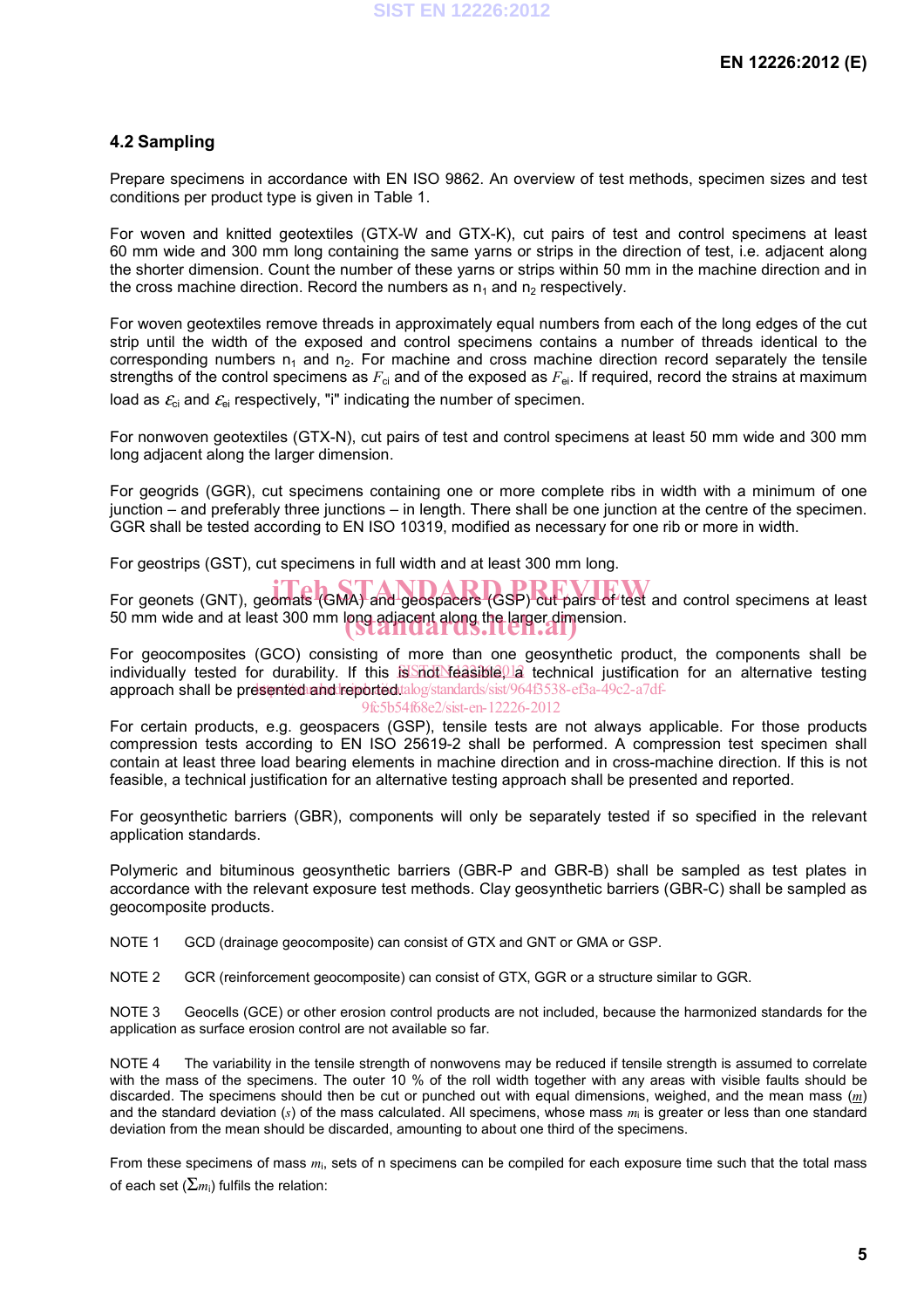$n\underline{m} - s < \sum m_i < n\underline{m} + s$ 

### **Table 1 — Sampling of specimens for tensile testing of geosynthetics after exposure**

| Product type <sup>a</sup>                     | <b>Test Method</b>                                                                     | <b>Specimen Size</b><br>(specimen length x<br>specimen width) | <b>Test Conditions</b><br>(distance between the clamps L;<br>width B of test specimen or<br>test specimen type;<br>test speed or strain rate;<br>elongation measurement technique |  |  |  |
|-----------------------------------------------|----------------------------------------------------------------------------------------|---------------------------------------------------------------|-----------------------------------------------------------------------------------------------------------------------------------------------------------------------------------|--|--|--|
| GTX-N                                         | EN 29073-3                                                                             | 300 mm x 50 mm                                                | $L = 200$ mm, B = 50 mm, 100 mm/min,<br>grip separation measurement                                                                                                               |  |  |  |
| GTX-W,<br>GTX-K                               | EN ISO 13934-1                                                                         | 300 mm x 60 mm                                                | $L = 200$ mm, B = 50 mm, 100 mm/min,<br>grip separation measurement                                                                                                               |  |  |  |
| <b>GGR</b>                                    | following EN ISO 10319                                                                 | width: $\geq 1$ rib,<br>length: 300 mm to<br>500 mm           | $L \ge 200$ mm, 20 % L/min,<br>grip separation measurement                                                                                                                        |  |  |  |
| <b>GST</b>                                    | following EN ISO 10319                                                                 | full width,<br>length: 300 mm                                 | L = 200 mm, 20 % L/min,<br>grip separation measurement                                                                                                                            |  |  |  |
| <b>GNT</b>                                    | following EN ISO 13934-1                                                               | 300 mm x 50 mm                                                | $L = 200$ mm, B = 50 mm, 100 mm/min,<br>grip separation measurement                                                                                                               |  |  |  |
| <b>GMA</b>                                    | following EN ISO 13934-1                                                               | 300 mm x 50 mm                                                | $L = 200$ mm, B =50 mm, 100 mm/min,<br>grip separation measurement                                                                                                                |  |  |  |
| <b>GSP</b>                                    | following EN ISO 13934-1<br>SIZ                                                        | 300 mm x 50 mm.<br>depending on the<br><b>HIJATUS.I</b>       | $L = 200$ mm, B = 50 mm, 100 mm/min,<br>grip separation measurement                                                                                                               |  |  |  |
| GCO                                           | following EN ISO 13934-1;<br>each component to be tested<br>separately as GTX on GTRe  | 300 mm x250 mm 2<br>atalog/standards/sist/964f35              | $L = 200$ mm, B = 50 mm, 100 mm/min,<br>grip separation measurement <sup>a</sup>                                                                                                  |  |  |  |
| GBR-C                                         | following EN ISO 13934-1; $965$<br>each component to be tested<br>separately (see GCO) | 54f68e2/sist-en-12226-20<br>300 mm x 50 mm                    | $L = 200$ mm, B = 50 mm, 100 mm/min,<br>grip separation measurement                                                                                                               |  |  |  |
| GBR-B                                         | EN 12311-1                                                                             | 300 mm x 50 mm                                                | $L = 200$ mm, B = 50 mm, 100 mm/min,<br>gauge length $L_0$ = 180 mm <sup>a</sup>                                                                                                  |  |  |  |
| GBR-P,<br>homogeneous                         | <b>EN ISO 527-3</b>                                                                    | test plate<br>(130 mm x 180 mm)                               | Type $5, L = 80$ mm, 100 mm/min,<br>gauge length $L_0 = 25$ mm <sup>a</sup>                                                                                                       |  |  |  |
| GBR-P,<br>reinforced                          | <b>EN ISO 527-4</b>                                                                    | 300 mm x 50 mm                                                | Type 2, $L = 150$ mm, 5 mm/min,<br>gauge length $L_0$ = 50 mm <sup>a</sup>                                                                                                        |  |  |  |
| <sup>a</sup> to be measured with extensometer |                                                                                        |                                                               |                                                                                                                                                                                   |  |  |  |

## **4.3 Conditioning and exposure**

Store the control specimens in the dark.

Expose the other specimens as described in the relevant durability standard, following the guidelines of ISO/TS 13434.

Before testing, both the control and exposed specimens shall be conditioned in the standard atmosphere as defined in the relevant test standards.

The specimens can be considered to have been conditioned when the change in mass in successive weightings made at intervals of not less than 2 h does not exceed 0,25 % of the mass of the specimen.